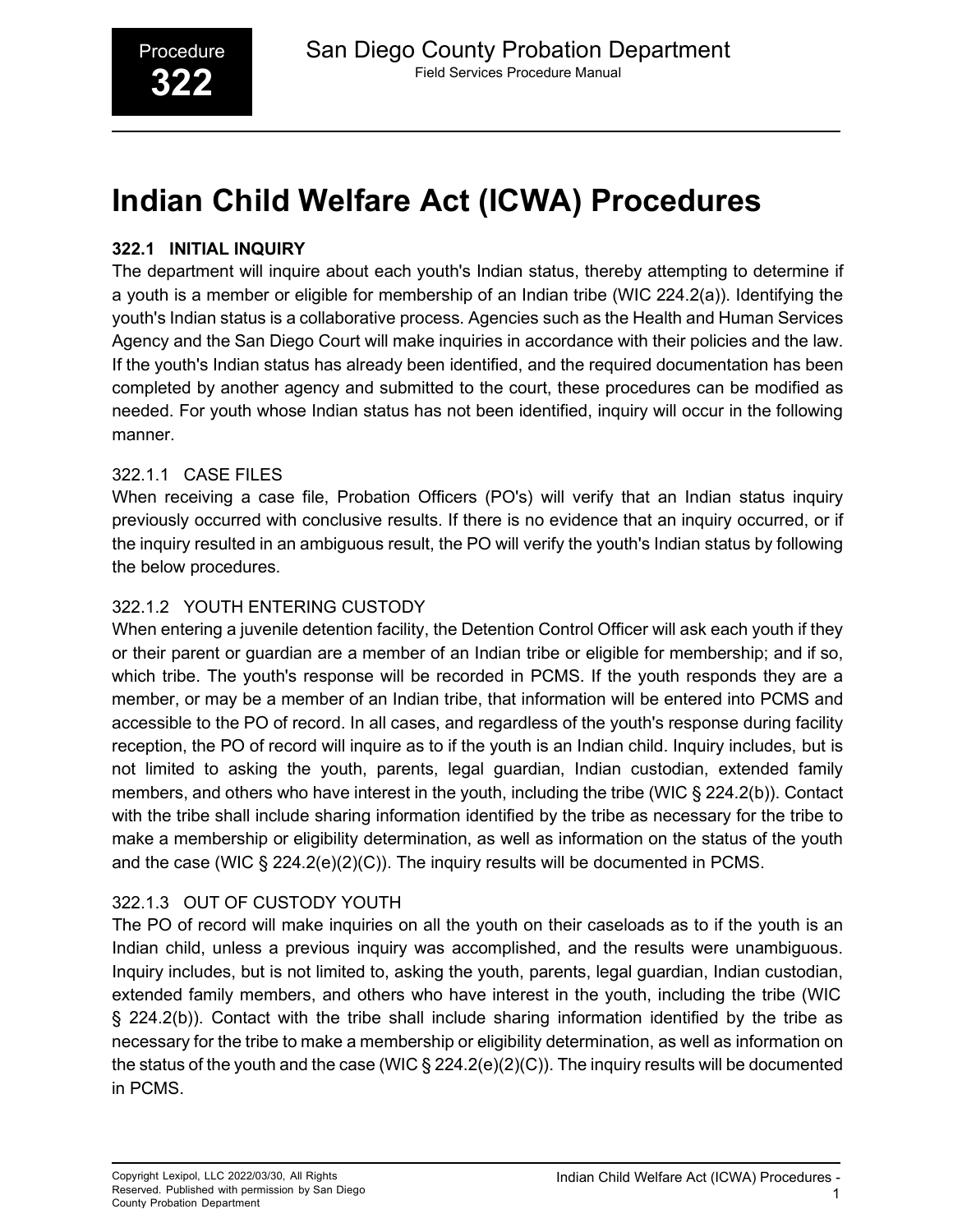Field Services Procedure Manual

## *Indian Child Welfare Act (ICWA) Procedures*

# 322.1.4 DOCUMENT INQUIRY ON ICWA-010(A) AND ICWA-020

Regardless of custody status, if the PO believes the youth may be part of an Indian tribe, or may be eligible to be part of an Indian tribe, the PO will consult the attached Indian tribe roster and telephonically consult with the tribe to determine the youth's tribal status. The PO will complete the ICWA-010(A) form, and direct the parent(s), Indian custodian custodian(s), or guardian(s) to complete the ICWA-020 form. The completed documents will be attached to the officer's court reports.

#### 322.1.5 INITIAL INQUIRY RESULTS

If the initial inquiry definitively rules out Indian tribe membership or eligibility for Indian tribe membership for the youth, no further actions are required under this policy or procedure, other than clearly documenting the youth's status in PCMS and filing the ICWA-010(A).

If the PO has "reason to know" that the youth is an Indian child or eligible for tribal membership, PO will follow the standards in sections 322.3 and 322.4. "Reason to know" means the PO is confident the youth is member of an Indian tribe.

If the PO has reason to believe but is not confident the youth is a member of an Indian tribe, then further inquiry, as outlined in section 322.2 below, is required.

## **322.2 REASON TO BELIEVE AND FURTHER INQUIRY**

Should the Court or other entity have information suggesting the youth or parent(s) are members of a tribe, or eligible for tribal membership, the PO will conduct additional inquiry to clarify the youth's status. The PO will interview extended family members, contact the Bureau of Indian Affairs at [carol.shopteese@bia.gov](mailto:shopteese@bia.gov) and [jesse.abernathy@bia.gov;](mailto:abernathy@bia.gov) (916) 532-2342, the California [Department of Social Services at](mailto:abernathy@bia.gov) [ICWA@DSS.ca.gov and](mailto:ICWA@DSS.ca.gov) [Donald.Rodriguez@DSS.ca.gov;](mailto:Rodriguez@DSS.ca.gov)  [\(916\)214-9702\), and the youth's tribe to determine the youth's status \(WIC § 224.2\(e\)\). The PO](mailto:Rodriguez@DSS.ca.gov)  [will consult the attached Indian tribe roster and contact the tribe the youth is potentially affiliated](mailto:Rodriguez@DSS.ca.gov)  [with by telephone to confirm the youth's status.](mailto:Rodriguez@DSS.ca.gov)

#### **322.3 REASON TO KNOW**

The reason to know exists when any party or person having an interest in the youth, including the parents, state the youth is an Indian child. It can also occur when the youth states they are a member of an Indian tribe, or when the confirmed address of the youth is on a reservation or in an Alaskan Native Village, or the youth has been a ward of the tribal court, or a member of an Indian tribe states the youth is a member, or if the youth or either parent has a tribal membership/ citizen card (WIC  $\S$  224.2(d)).

#### **322.4 ICWA NOTICE REQUIREMENTS**

Once the PO has established a reason to know the youth is a member of an Indian tribe, and once the tribe is known, the youth's Indian tribe is entitled to the same notices as other parties. If the youth is a member of more than one tribe, notice must be sent to each tribe.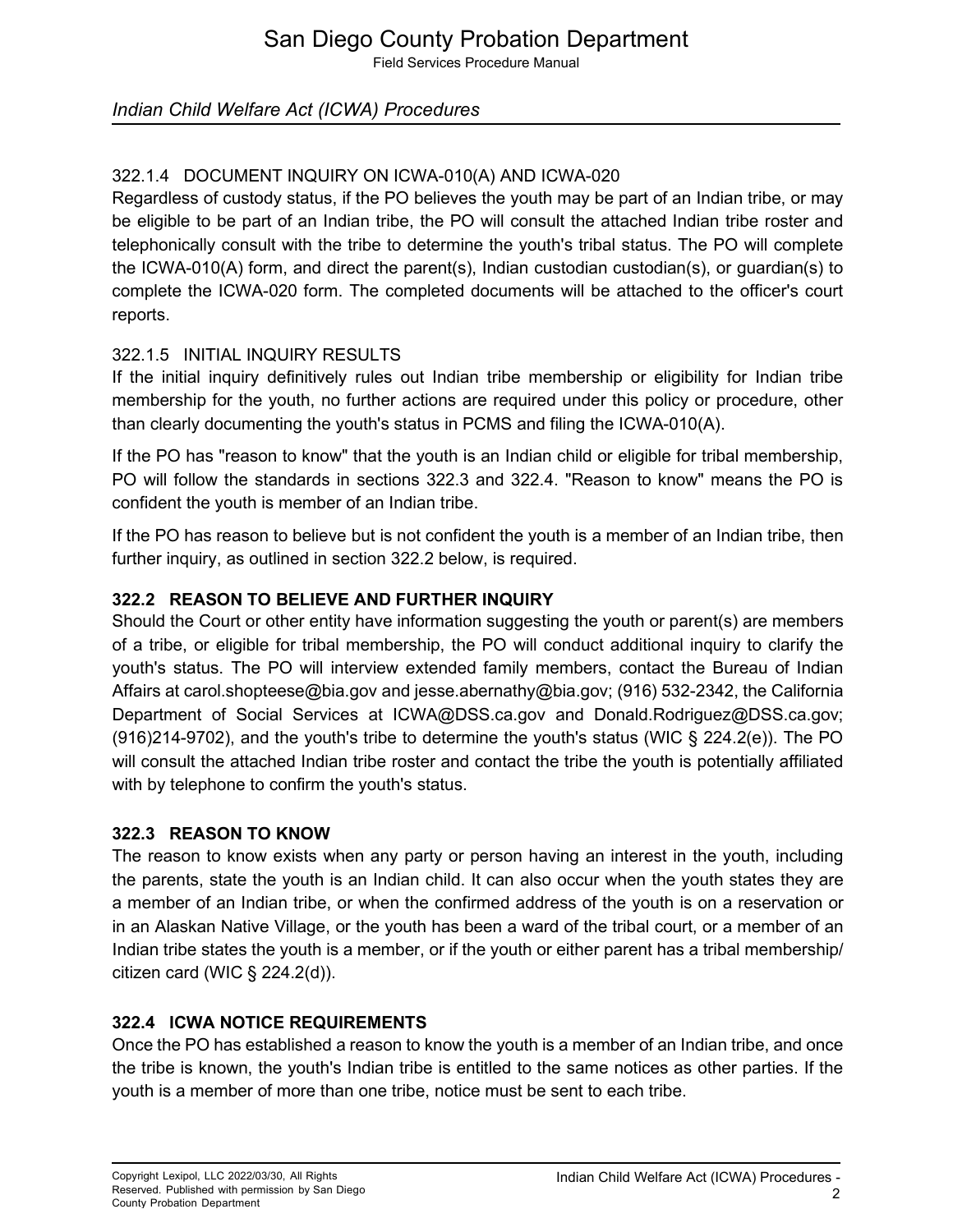# San Diego County Probation Department

Field Services Procedure Manual

## *Indian Child Welfare Act (ICWA) Procedures*

When tribal membership is known, and the youth is in foster care, or at risk of entering foster care, or the Court is setting a hearing to terminate parental rights, or for any hearing that could result in a foster-care placement, termination of parental rights, pre-adoptive placement, or adoptive placement, the PO must send a Notice of Child Custody Proceeding for Indian Child (ICWA-030), and a copy of the juvenile delinquent petition, to the youth's parents or guardians, the Indian custodian (if any), and the tribe(s) that the child youth may be a member or eligible for membership in (WIC § 224.3(a)). The notice shall be sent by registered or certified mail with return receipt requested (WIC  $\S$  224.3(a)(1)). Notice to the tribe shall be to the tribal chairperson, unless the tribe has designated another agent for service (WIC § 224.3(a)(2)).

If the parents, Indian custodian, or tribe cannot be determined or located, notice must be sent via mail to the appropriate Bureau of Indian Affairs (BIA) office. Upon receiving the notice, the BIA must make efforts to locate and notify the parents, tribe, or Indian custodian of child custody proceedings. The BIA has 15 days to provide notice to the parents or Indian custodian and tribe or to notify the court it needs additional time. (25 C.F.R. Part 23.11(c))

#### **322.5 DISPOSITION REPORT REQUIREMENTS IF AN INDIAN YOUTH IS INVOLVED AND IT IS PROBABLE THE YOUTH WILL BE ENTERING FOSTER CARE OR IS ALREADY IN FOSTER CARE**

The PO will document in PCMS and in the JVSS efforts made to determine if an Indian child is involved by completing the Indian Child Inquiry Attachment (ICWA-010(A)) and attaching the completed form to the JVSS. The PO will prepare the case plan in collaboration with the Child and Family Team Meeting (CFT) within 30 days of removal or by the date of the disposition hearing, whichever occurs first, that includes active efforts to provide resources and services that are remedial, rehabilitative, and culturally specific to the Indian child's family and designated to prevent the breakup of the Indian Family (25 USC § 1912(d); WIC § 361.7; CRC 5.485(c)). In preparing the case plan, the PO must solicit and integrate input of the youth's Indian tribe (CRC  $5.785(c)(2)$ ).

The foster care placement of an Indian child requires placement in accordance with the ICWA preferences. The placement should be the least restrictive setting that best approximates a family and where the youth's special needs, if any, may be met. Unless the youth's tribe has by resolution specified a different preference, preference must be given in order of priority to placement with (1) a member of the Indian child's extended family; (2) a foster home licensed, approved, or specified by the Indian child's tribe; (3) an Indian foster home licensed or approved by an authorized non-Indian licensing authority; or (4) an institution for children approved by an Indian tribe or operated by an Indian organization that has a program suitable to meet the Indian child's needs. If no placement is available that meets these preferences, efforts must be made to place the youth with a family committed to preserving the youth's family ties and tribal relations (25 USC § 1915(b); WIC, § 361.31).

Because the court must make a finding that the placement accords with ICWA, the PO must document in the JVSS efforts made to find a placement that meets the preferences of ICWA and the good cause, if applicable, for deviating from priority placements (WIC § 361.31(h)). These